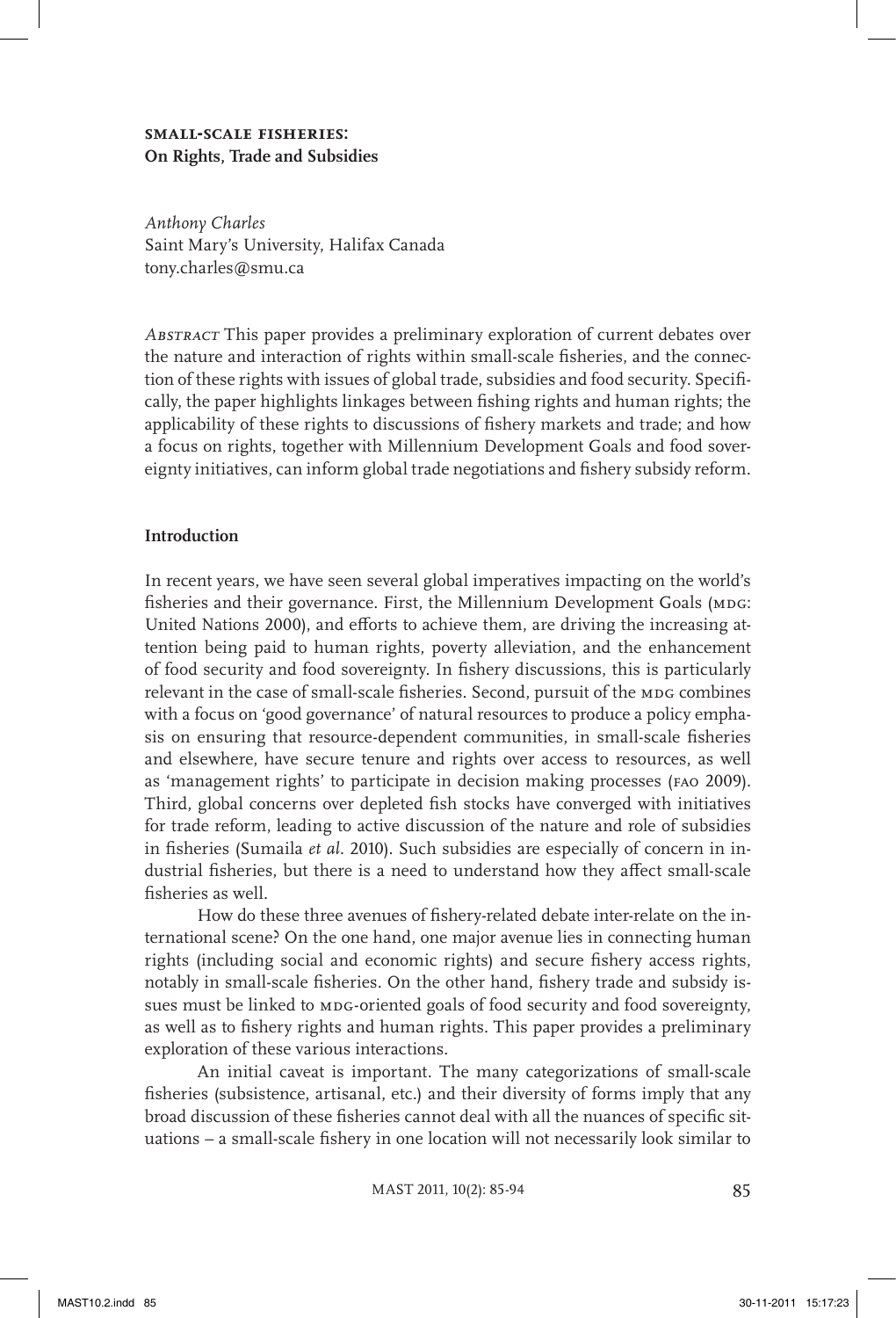one elsewhere. However, small-scale fisheries do share a set of key characteristics, particularly when seen in comparison with larger-scale or industrially-oriented fisheries, and these commonalities have made it useful to speak of small-scale fisheries collectively – especially in a context such as international trade. Accordingly, this paper explores current debates over the interaction of rights, trade, subsidies and food sovereignty within a broad context of small-scale fisheries globally.

# **Rights**

The fao's Code of Conduct for Responsible Fisheries (fao 1995), widely accepted internationally as laying out key directions for fisheries into the future, focuses (in article 6.18) on rights, particularly in relation to small-scale fisheries:

Recognizing the important contributions of artisanal and small-scale fisheries to employment, income and food security, States should appropriately protect the rights of fishers and fishworkers, particularly those engaged in subsistence, small-scale and artisanal fisheries, to a secure and just livelihood, as well as preferential access, where appropriate, to traditional fishing grounds and resources in the waters under their national jurisdiction.

There are two key elements in this statement: the right to "a secure and just livelihood" for small-scale fishers, and their right to "preferential access… to traditional fishing grounds and resources". These two aspects reflect the two main avenues of discussion in relation to rights in fisheries policy and governance – the first could be said to relate to social and economic rights (within a broader package of human rights) while the second relates specifically to 'use rights' determining who can access fishery resources.

While such fishing rights may be seen as inherently a part of social and economic rights (i.e., as a determinant of the capability to earn a livelihood and achieve food sovereignty), within fishery discussions they are seen typically as part of fishery management and governance. Thus 'rights-based management' includes rights to fishery access and in some cases to quantitative levels of catch or fishing effort, as well as to 'management rights' governing participation in fishery decision making. There is a vast literature on use rights and management rights in fisheries (for example Charles 2001, 2002, 2009; Christy 1982; Neher *et al.* 1989; Pinkerton 1989; Pomeroy 2001; Ruddle *et al.* 1992; Veitayaki 1998; Wilson *et al*. 2003). This body of work covers specific management instruments (such as territorial use rights, limited entry licensing and quantitative quota rights) as well as broad aspects of governance (for example collaborative and participatory approaches through 'co-management').

While fishery rights (and rights to resource access more generally) would naturally form part of the consideration of human rights, particularly social and economic rights, until recently the reverse was not the case – discussion of rightsbased management in fisheries took place without explicit reference to human rights. In reality, however, there are clear and important relationships between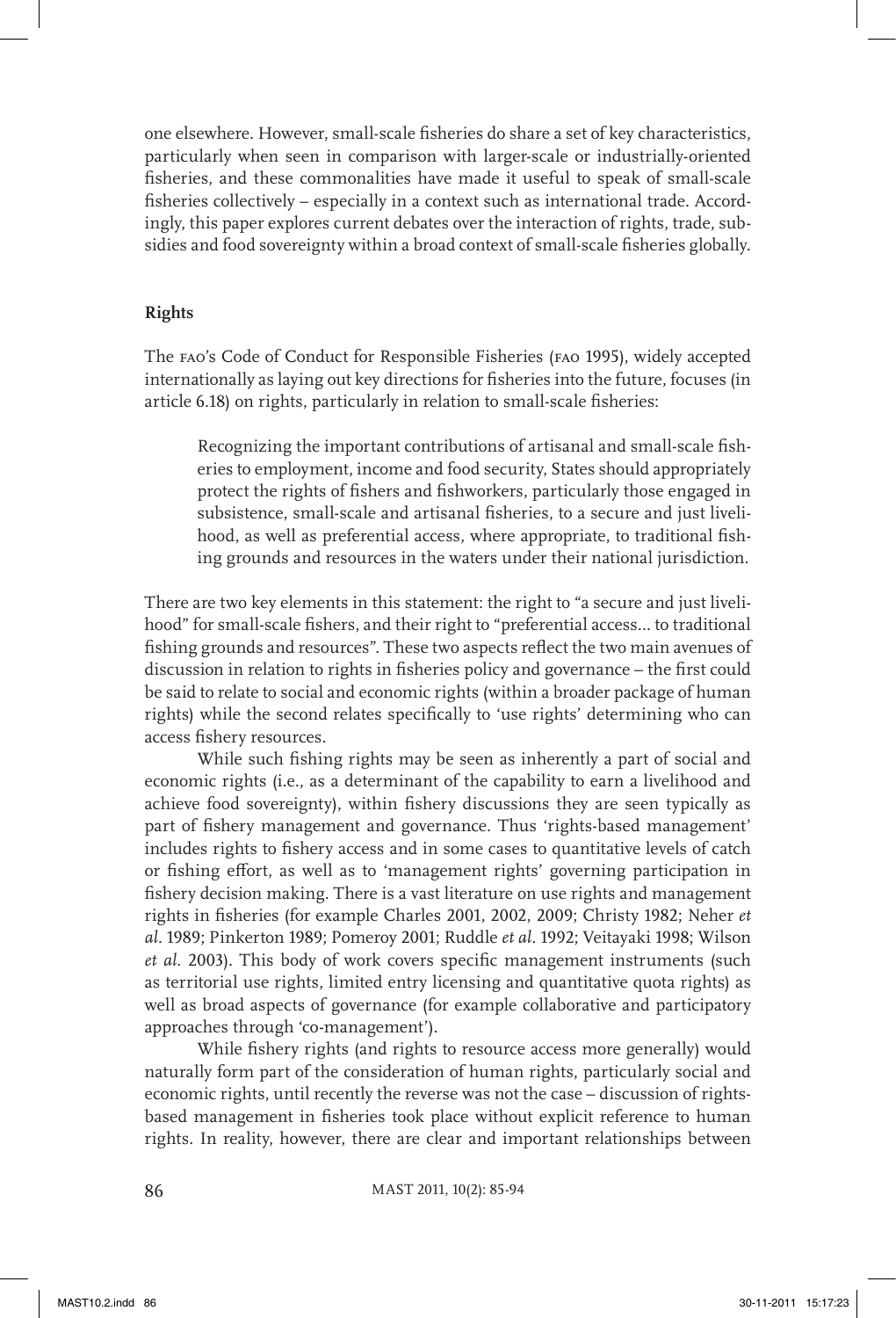these forms of rights (Charles 2009), which fao (2007:6) connects together in addressing small-scale fisheries, as follows:

A rights-based approach, in defining and allocating rights to fish, would also address the broader human rights of fishers to an adequate livelihood and would therefore include poverty-reduction criteria as a key component of decisions over equitable allocation of rights, including in decisions over inclusion and exclusion, and the protection of small-scale fishworkers' access to resources and markets.

By adding a human rights-based 'lens' to the thinking around access and use rights, a more balanced view of rights-based fisheries management is achieved (Charles 2011). In particular, decisions regarding fishery access and use need to take into account human rights considerations. However, while human rights are 'universal', a human rights perspective does not imply 'universal' access to fisheries, and unlimited exploitation. That would be counter to the fundamental reality that since small-scale fisheries (like all others) are susceptible to over-exploitation, limitations on use of the fishery, in order to achieve environmental sustainability, is necessary for long-term food security, poverty alleviation and other development objectives. Put another way, the right to fishery livelihoods can be seen as applying also to those in future generations, so as Allison *et al.* (2011) indicate, 'As well as defining rights to fish, the rights of present and future generations to benefit from the resources should be included.'

This can build on the considerable evidence globally of effective local selfmanagement having evolved within small-scale fisheries, as one of the 'benefits of the commons'. However, the fact remains that many small-scale fisheries do suffer from over-exploitation, in which case there is a need for rebuilding depleted resources and addressing the roots of over-fishing. This requires finding the 'right form of rights' over access and use – to ensure that small-scale fisherfolk have secure access and incentives to support and be involved in stewardship of resources. Overall, then, adding a human rights dimension to discussion of access and use rights implies that among the range of choices compatible with long-term sustainability, options superior from a human rights perspective would be preferable.

#### **Markets, Trade and Food Sovereignty**

Consider now the three inter-related matters of markets, trade and food security, in relation to small-scale fisheries (for example De Young *et al.* 2008). It is clear that the right to '*a secure and just livelihood*' described in the fao Code of Conduct for Responsible Fisheries (quoted above) cannot be secured without including the post-harvest sector of the fishery. Market and trade components, as well as the fish supply chain, determine the value-added from the catch, the price (if sold in a market), and indeed the eventual benefits to the fishers – as well as to all those in the post-harvest sector itself.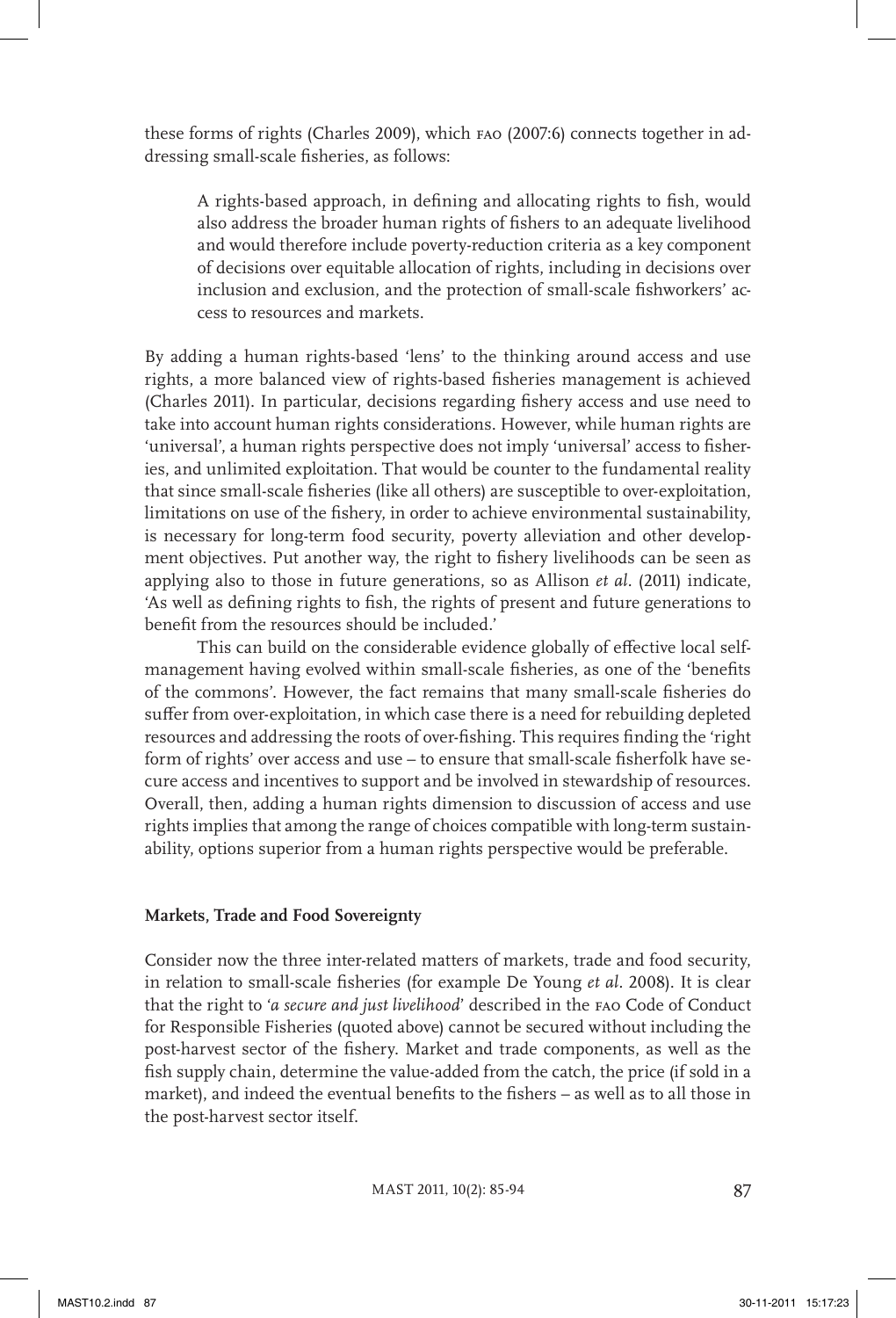Therein lies the importance of '*protection of small-scale fishworkers' access to… markets*' (fao 2007: see above), and of a role for rights – both human (including social and economic) rights and fishing (access and management) rights – in the post-harvest components of the fishery. Indeed, the Civil Society Preparatory Workshop (2008), in its statement on small-scale fisheries (articles 17, 18, 19 and 20), focuses on three key aspects in linking international trade and fishing community rights:

- Ensure that international trade does not lead to environmental degradation or undermine the human rights and food security of local fishing communities;
- Put in place specific mechanisms to ensure that trade promotes human development, and that it leads to equitable distribution of benefits to fishing communities;
- Effectively involve fishing communities in negotiations dealing with international trade in fish and fish products;
- Guarantee institutional arrangements that give priority to fish for local consumption over fish for export or for reduction to fishmeal.

An important example of this relates to reinforcing the rights of women involved in marketing fish. Allison et al. (2011) note that beyond-fishery needs include improving 'value-addition in the supply chain, infrastructure, market cooperatives, and access to credit' and 'addressing deficiencies in fishing people's rights of equitable access to health care, education, and community services'. Furthermore, icsf and wffp (2009:3) specifically note the rights of women to have access to 'fish resources for processing, trading, and food, particularly through protecting the diversified and decentralized nature of small-scale and indigenous fisheries', and to utilize 'fish markets, particularly through provision of credit, appropriate technology and infrastructure at landing sites and markets'.

The right to food (and food sovereignty) is another avenue that links markets and trade to human rights in small-scale fisheries, which have increased their profile in international policy with the realization of the major role they play, or could play, in enhancing food security and poverty alleviation. This counteracts the '*tendency globally to focus on industrialized, larger scale fisheries involved in commodity production and trade*' (McConney and Charles 2009). The importance of small-scale fisheries to food sovereignty and community well-being is also reflected in the Code of Conduct for Responsible Fisheries (fao 1995) where Article 11.2.15 addresses international fish trade and export production:

States, aid agencies, multilateral development banks and other relevant international organizations should ensure that their policies and practices… do not result in environmental degradation or adversely impact the nutritional rights and needs of people for whom fish is critical to their health and well-being and for whom other comparable sources of food are not readily available or affordable.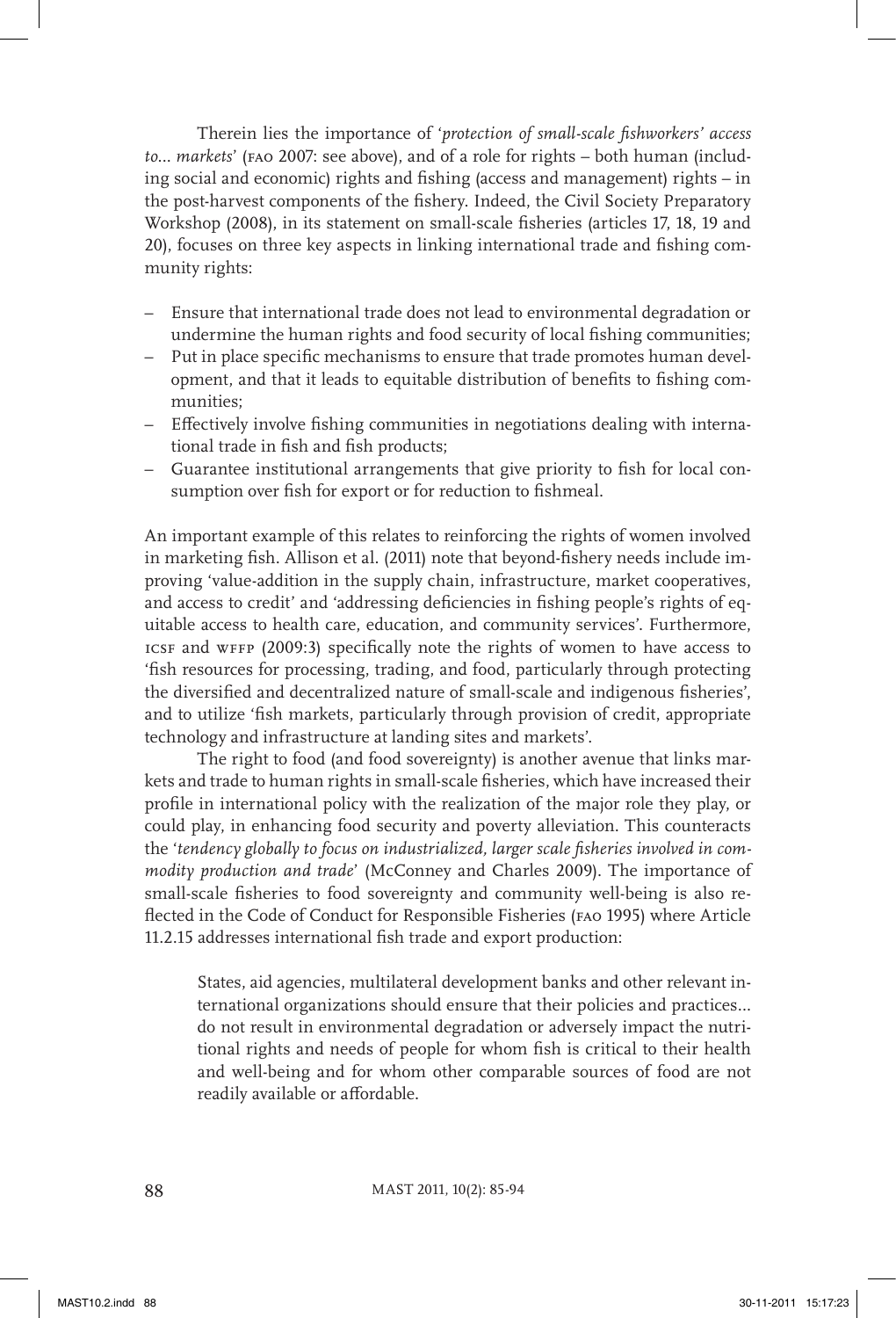Various civil society initiatives have linked trade and food security, notably in relation to the World Food Summit in 1996, a follow-up World Food Summit in 2002, and the fao World Summit on Food Security in 2009. These civil society initiatives focus particularly on the idea of food sovereignty, which prioritizes local and national economies and markets. As the "Peoples' Food Sovereignty Statement" from the Forum for Food Sovereignty (Nyéléni 2007) states: 'Food sovereignty is the right of peoples to define their own food and agriculture; to protect and regulate domestic agricultural production and trade in order to achieve sustainable development objectives; to determine the extent to which they want to be self reliant; to restrict the dumping of products in their markets, and; to provide local fisheries-based communities the priority in managing the use of and the rights to aquatic resources.' This declaration clearly links human rights and trade, as well as speaking to use rights and management rights within fisheries.

## **Trade, Subsidies and Rights**

The above discussion highlights the connections between rights, trade and human development, within the context of small-scale fisheries. This section focuses on a specific aspect of these interactions that is receiving remarkable attention in current global trade negotiations, namely the issue of fishery subsidies – which are typically defined as government financial transfers to the fishery that increase its profitability differentially relative to other economic sectors. The interest in fishery subsidies relates to the common concern of the World Trade Organization (wto), in considering products traded globally, of trade distortions arising when some countries subsidize their industry, gaining an unfair advantage over unsubsidized industry elsewhere. However, attention to fisheries is also seen as a 'test case' for incorporating 'environmental' considerations into the wro. The environmental argument is that fish stock depletion globally has been driven in part by high levels of fishing subsidies (see, for example Sumaila *et al.* 2010). Thus, the wto's fisheries trade reform discussions have linked the conventional emphasis on reducing trade-distorting measures with a focus on eliminating 'environmentally bad' subsidies (while maintaining 'good' subsidies that improve the environmental state of fisheries).

However, in addition to trade distortion and environmental effects, subsidies are also recognized to have impacts on human development. This recognition partially explains the broader move in international fora to treat subsidies differently between developing and developed countries, in acknowledgement of their differing histories and current needs. In addition, within the fishery sector specifically, there is an understanding of two key realities: (1) that the negative aspects of subsidies are largely found in industrial rather than small-scale fisheries, and (2) that certain subsidies may provide support for the role of small-scale fisheries in pursuing the Millennium Development Goals, including food sovereignty and poverty alleviation, as well as in supporting social, economic and human rights. These realities clearly need to be taken into account in subsidy discussions.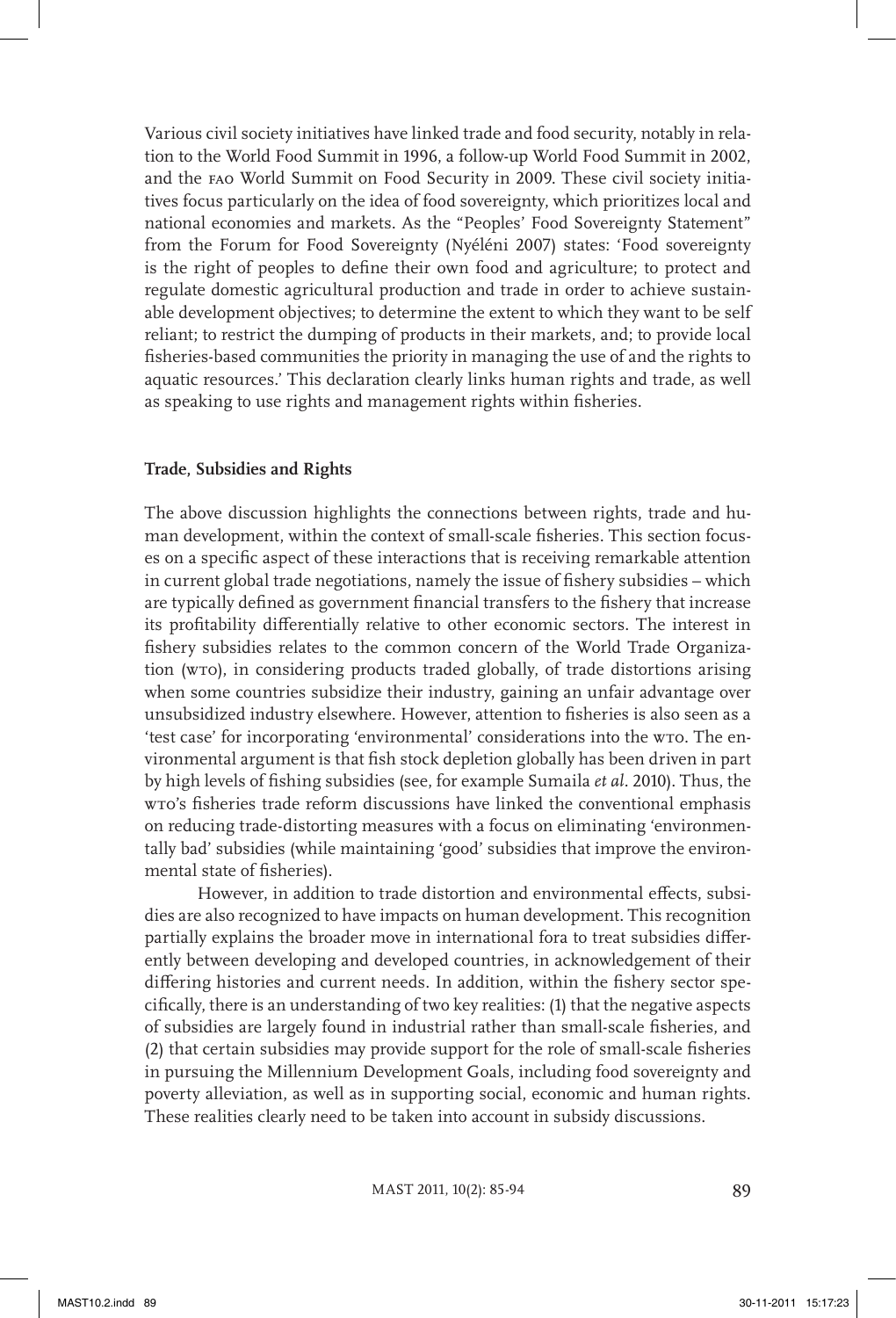Thus fishery subsidies, particularly in small-scale fisheries, might be best evaluated using *three* sets of criteria: their trade distorting effects, their environmental impacts, and the extent to which they contribute to or impede progress toward human development (including food sovereignty, poverty alleviation and other aspects of the MDG). An assessment of a specific fishery subsidy, then, may lead to either a positive or a negative verdict in terms of each of these criteria. Truly 'bad' subsidies would have negative impacts on each of trade, environmental and human development (MDG) criteria, and conversely a 'good' subsidy would ideally be positive in all three dimensions. Given this, a win-win-win situation in small-scale fisheries will be one in which a subsidy is minimally trade distorting, and simultaneously supports human development needs and produces conservation benefits (or at least avoids negative environmental impacts and over-fishing incentives).

There are many circumstances in which subsidies that have a positive impact in environmental and human development dimensions simultaneously seem to also involve reinforcing rights, whether fishery rights or human rights. For example, fishery use rights, as well as social and economic rights to food and livelihoods, could be improved through subsidies that improve access of small-scale fishing communities to the fishery, whether directly (e.g., a subsidy to shift the fishery toward a more small-scale focus) or indirectly (e.g., through support for an appropriate access rights system).

In a similar vein, fishery management rights could be reinforced by subsidies that facilitate good governance and organizational capacity, and that provide legal space and empowerment (e.g. support for research, enforcement and information acquisition, for community management and for fishermen's organizations). Management rights (as well as social and economic rights to secure livelihoods) may also be strengthened through subsidies to aid small-scale fishing communities in acting as conservation stewards, such as through support for traditional management practices and local institutions.

Furthermore, human rights may be directly enhanced by subsidies targeted to small-scale fishing communities that help in the provision of fundamental health care, a healthy environment and acceptable working conditions, etc. Subsidies that improve food sovereignty and household well-being (for example, through support for value-added measures, such as local fishery markets and ice plants, and for quality improvement, such as inspection and certification) reinforce the right to food, and may also support the rights of women in fishing communities. Social and economic rights may be improved through subsidies that adjust the post-harvest component of the fishery to reduce waste and post-harvest losses, maximize value-added in processing, improve distribution and marketing, improve gender participation, and/or integrate the fishery into overall rural development. Various other examples might be noted here.

On the other hand, some subsidies may have negative impacts on smallscale fisheries, including both those with negative environmental effects, and those that tend to favour industrial fisheries. Examples of the latter might include (a) subsidies producing excessive fleet capacity in a given fishery, (b) investment subsidies promoting vessel 'modernization' (which tend to go to larger-scale enti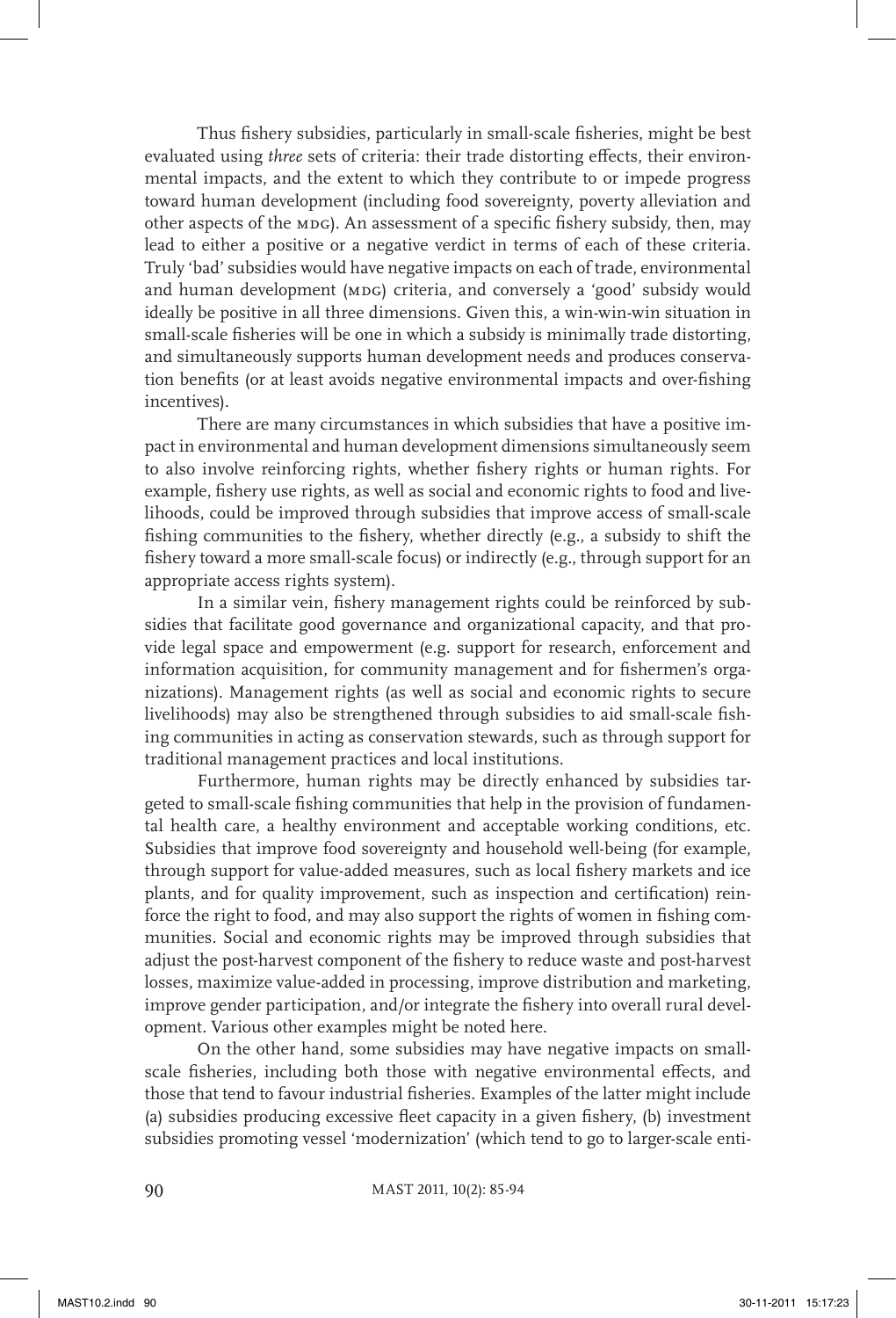ties, and cause over-fishing in fully-exploited fisheries); (b) fuel subsidies (which will tend to go disproportionately to industrial fisheries, since artisanal fisheries are far less fuel-intensive), and (3) subsidies to introduce *market-based* access rights systems (which have tended in practice to have negative impacts on fishing communities). Each of these may be detrimental to the rights of small-scale fishing communities, for example, perhaps impacting on the right to food, or on specific social and economic rights.

In summary, as reviews of fishery trade and subsidies proceed, the goal will be to produce scenarios that are 'win-win-win' in meeting trade reform, human development and environmental goals. This implies ensuring that fully negative subsidies are the ones being reduced or eliminated, while those with sufficient positive attributes are maintained (i.e., excluded from subsidy prohibitions). From a rights perspective, and especially for small-scale fisheries, care is needed in this process, to fully understand the effects of current subsidies with respect to the right to food, and other social, economic, human and fishing rights.

## **Conclusion**

This brief paper has reviewed current thinking on the emergence within fishery discussions globally of (1) linkages between fishing rights (including secure tenure and resource access, and often in the context of good governance) and human rights (notably including the right to food), and (2) how these various rights relate to current issues concerning markets, trade and subsidies. To this end, the paper explored the specific issue of trade reform and fishery subsidies from a rights perspective, and from a perspective of balancing environmental and human development considerations. Given that post-harvest and trade concerns have received relatively little attention in ongoing rights discussions within small-scale fisheries, and conversely, a rights perspective is relatively uncommon within trade and subsidy debates, the paper has sought to better link these lines of policy debate. In particular, the paper sought to demonstrate, albeit in a very preliminary manner, the value of combining a 'rights lens' (of fishery and human rights) with a human development perspective (poverty alleviation, food security and the MDG) in examining a range of post-harvest and trade-oriented fishery issues.

#### **Acknowledgements**

This paper draws on earlier work of the author (in particular, Charles 2009, 2011) and on an invited presentation at the World Trade Organization in September 2010. The author is grateful to Peter Allgeier, Eddie Allison, Chris Béné, Fikret Berkes, Simon Bush, Derek Johnson, Sherry Pictou, Courtney Sakai, Rashid Sumaila, Melanie Wiber and Rolf Willmann for helpful discussions and comments relating to the topic of this paper. As usual, any remaining errors in the paper are the author's responsibility.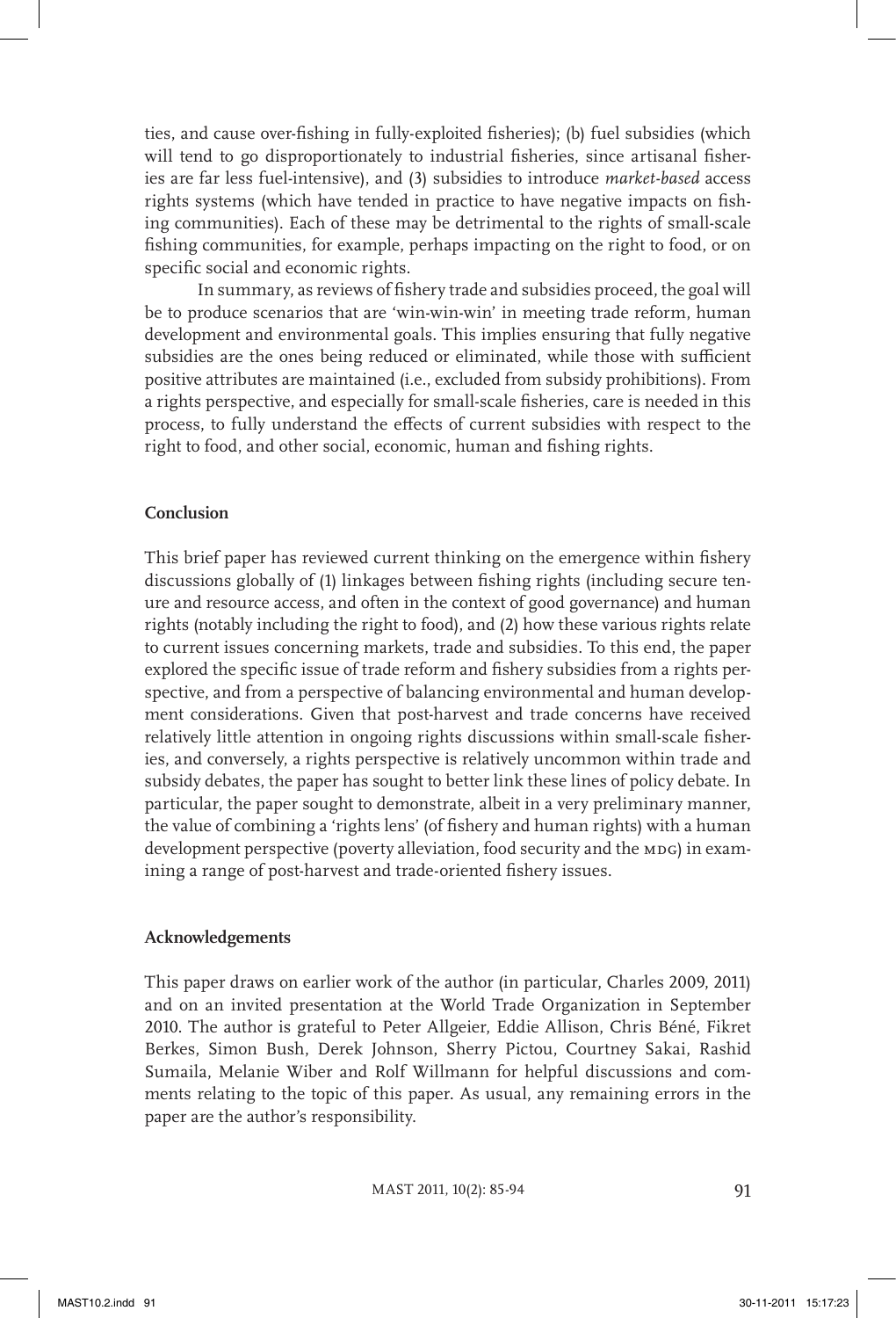# **References**

| Allison, E.H. et al.               |                                                                                                                                                                                                                                                                                                                                      |  |
|------------------------------------|--------------------------------------------------------------------------------------------------------------------------------------------------------------------------------------------------------------------------------------------------------------------------------------------------------------------------------------|--|
| 2011                               | Rights-based fisheries governance: from fishing rights to human<br>rights. Fish and Fisheries doi: 10.1111/j.1467-2979.2011.00405.x                                                                                                                                                                                                  |  |
| Charles, A.                        |                                                                                                                                                                                                                                                                                                                                      |  |
| 2011                               | Human rights and fishery rights in small-scale fisheries<br>management. In: R.S. Pomeroy and N. Andrew (Eds.), Small-<br>scale Fisheries Management. CAB International.                                                                                                                                                              |  |
| Charles, A.                        |                                                                                                                                                                                                                                                                                                                                      |  |
| 2009                               | Rights-based fisheries management: The role of use rights in<br>managing access and harvesting. In: Cochrane, K.L. and S.M.<br>Garcia (Eds.) A Fishery Manager's Guidebook. Oxford: Wiley-<br>Blackwell.                                                                                                                             |  |
| Charles, A.                        |                                                                                                                                                                                                                                                                                                                                      |  |
| 2002                               | Use rights and responsible fisheries: limiting access and<br>harvesting through rights-based management. In: K.L.<br>Cochrane (Ed.), A Fishery Manager's Guidebook. Management<br>Measures and their Application. FAO Fisheries Technical Paper No.<br>424. Food and Agriculture Organization of the United Nations,<br>Rome, Italy. |  |
| Charles, A.                        |                                                                                                                                                                                                                                                                                                                                      |  |
| 2001<br>Christy, F.T.              | Sustainable Fishery Systems. Oxford: Blackwell Science.                                                                                                                                                                                                                                                                              |  |
| 1982                               | Territorial Use Rights in Marine Fisheries: Definitions and<br>Conditions. FAO Fisheries Technical Paper 227. FAO, Rome, Italy.                                                                                                                                                                                                      |  |
| Civil Society Preparatory Workshop |                                                                                                                                                                                                                                                                                                                                      |  |
| 2008                               | Statement from the Civil Society Preparatory Workshop to the<br>Global Conference on Small-Scale Fisheries (4ssF), Bangkok,<br>Thailand. SAMUDRA Report 51:7-9. [Available: http://sites.google.<br>com/site/smallscalefisheries/statement Access date: March 30,<br>2010                                                            |  |
|                                    | De Young, C., A. Charles, A. Hjort                                                                                                                                                                                                                                                                                                   |  |
| 2008                               | Human Dimensions of the Ecosystem Approach to Fisheries:<br>An Overview of Context, Tools and Methods. Fisheries Technical<br>Paper 489 FAO Rome.                                                                                                                                                                                    |  |
| <b>FAO</b>                         |                                                                                                                                                                                                                                                                                                                                      |  |
| 1995                               | Code of Conduct for Responsible Fisheries. Food and Agriculture<br>Organisation of the United Nations, Rome, Italy.                                                                                                                                                                                                                  |  |
| 2007                               | Social Issues in Small-Scale Fisheries. Report prepared for twenty-<br>seventh session of the Committee on Fisheries (COFI), 5 - 9<br>March 2007. COFI/2007/6. Food and Agriculture Organisation<br>of the United Nations, Rome, Italy.                                                                                              |  |
| 2009                               | Report of the Global Conference on Small-Scale Fisheries - Securing<br>sustainable small-scale Fisheries: Bringing together responsible                                                                                                                                                                                              |  |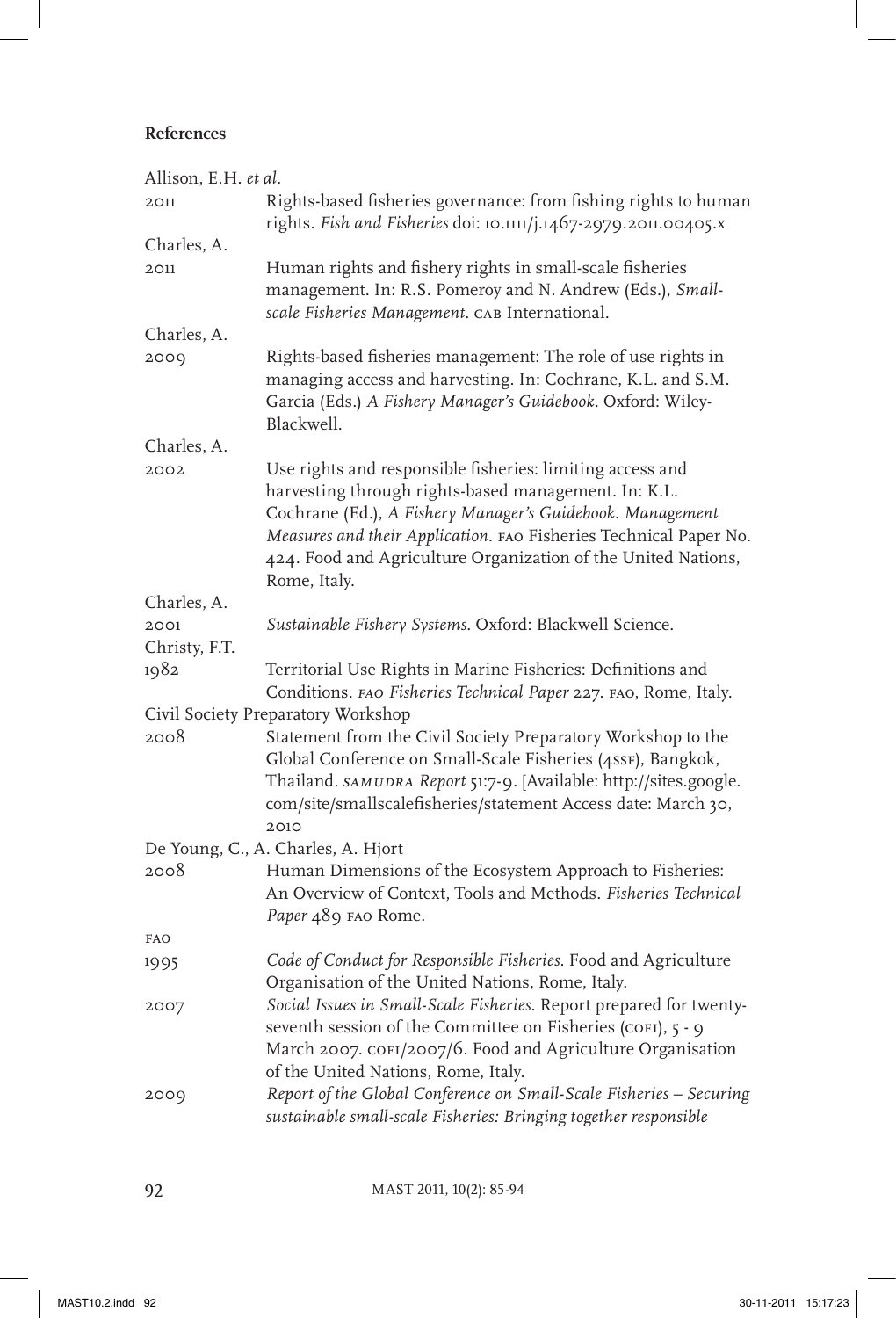|                          | fisheries and social development. Bangkok, Thailand, 13-17<br>October 2008. FAO Fisheries and Aquaculture Report No. 911.<br>Rome. FAO. 190 p. [Available: http://www.4ssf.org/docs/Final_<br>report_4ssf.pdf]                                                                |
|--------------------------|-------------------------------------------------------------------------------------------------------------------------------------------------------------------------------------------------------------------------------------------------------------------------------|
|                          | International Collective in Support of Fishworkers, World Forum of Fisher<br>People ((ICSF-WFFP)                                                                                                                                                                              |
| 2009                     | Briefing note for delegates to the 28 <sup>th</sup> session of FAO's Committee on<br>Fisheries (COFI), 2-6 March 2009. Rome, Italy. [Available: http://<br>sites.google.com/site/smallscalefisheries/).                                                                       |
| McConney, P., A. Charles |                                                                                                                                                                                                                                                                               |
| 2009                     | Managing Small-Scale Fisheries: Moving Towards People-<br>Centred Perspectives. In: R.Q. Grafton and R. Hilborn,<br>D. Squires, M. Tait and M. Williams (Eds.) Handbook of<br>Marine Fisheries Conservation and Management. Oxford: Oxford<br>University Press, 532-45        |
|                          | Neher, P.A., Arnason, R., Mollett, N. (Eds.)                                                                                                                                                                                                                                  |
| 1989<br>Nyéléni          | Rights Based Fishing. Dordrecht: Kluwer Academic Publishers.                                                                                                                                                                                                                  |
| 2007                     | Peoples' Food Sovereignty Statement. Forum for Food Sovereignty.<br>Nyéléni 2007: Sélingué Mali. Via Campesina et al. < http://www.<br>nyeleni.org>.                                                                                                                          |
| Pinkerton, E.W.          |                                                                                                                                                                                                                                                                               |
| 1989                     | Cooperative Management of Local Fisheries. Vancouver: University<br>of British Columbia Press.                                                                                                                                                                                |
| Pomeroy, R.S.            |                                                                                                                                                                                                                                                                               |
| 2001                     | Devolution and fisheries co-management. In: R. Meinzen-Dick,<br>A. Knox and M. Di Gregorio (eds), Collective Action, Property<br>Rights and Devolution of Natural Resource Management: Exchange<br>of Knowledge and Implications for Policy. Feldafing: DSE/GTZ: 108-<br>145. |
|                          | Ruddle, K., E. Hviding, R.E. Johannes                                                                                                                                                                                                                                         |
| 1992                     | Marine resources management in the context of customary<br>tenure. Marine Resource Economics 7: 249-73.                                                                                                                                                                       |
| Sumaila, U.R. et al.     |                                                                                                                                                                                                                                                                               |
| 2010                     | A bottom-up re-estimation of global fisheries subsidies. Journal<br>of Bioeconomics. DOI: 10.1007/S10818-010-9091-8.                                                                                                                                                          |
| United Nations           |                                                                                                                                                                                                                                                                               |
| 2000                     | United Nations Millennium Declaration. Resolution adopted by<br>the General Assembly. A/RES/55/2:9.                                                                                                                                                                           |
| Veitayaki, J.            |                                                                                                                                                                                                                                                                               |
| 1998                     | Traditional and community-based marine resources<br>management system in Fiji: an evolving integrated process.<br>Coastal Management 26:47-60.                                                                                                                                |